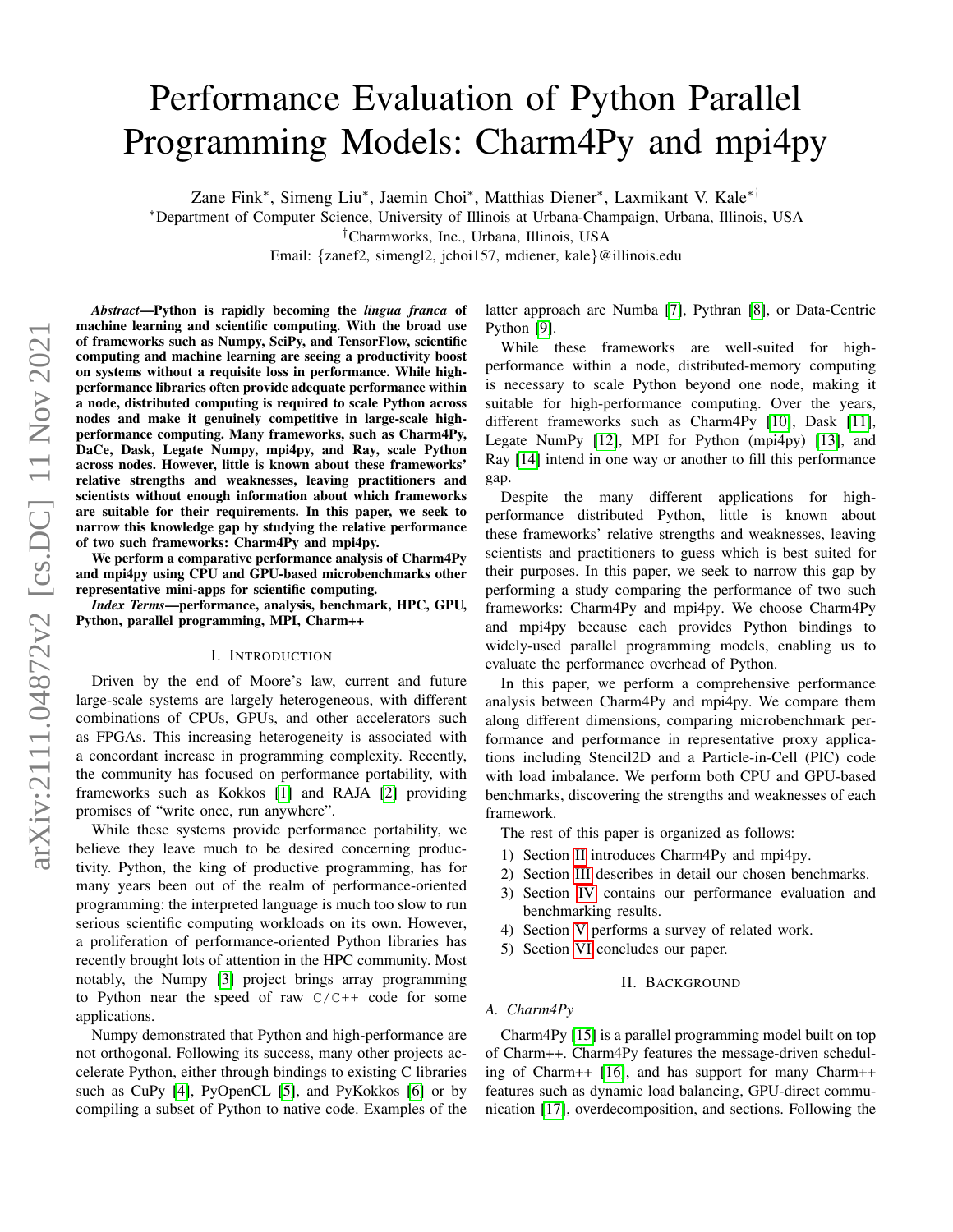programming model of Charm++, Charm4Py programs consist of one or more chares on each PE in the computation. These chares communicate through entry methods in a messagedriven fashion: chares execute when they have received a message via an entry method invocation.

### *B. mpi4py*

MPI for Python (mpi4py) [\[13\]](#page-5-9) is a popular package providing python bindings for MPI that has been in development since 2005. MPI for Python uses Cython [\[18\]](#page-5-14) as a highperformance middleware between Python and C/C++.

#### <span id="page-1-4"></span>*C. Messaging in Python*

Both Charm4Py and MPI for Python can send arbitrary Python objects over the network using Python's Pickle framework. Additionally, both have optimizations for objects that implement the buffer protocol, such as Numpy [\[3\]](#page-4-2) arrays. This optimization avoids pickling and allows the underlying buffer to be sent directly over the network.

In addition to optimizations for host-resident data, Charm4Py and mpi4py are capable of inter-process communication consisting of GPU-resident data without first staging data on the host. Charm4Py uses the underlying UCX capabalities of Charm++ [\[17\]](#page-5-13), and mpi4py utilizes CUDA-aware MPI implementations.

In the following section, we describe the microbenchmarks and proxy applications presented in this paper.

#### III. BENCHMARK SUITE

#### <span id="page-1-0"></span>*A. Communication Microbenchmarks*

We assess the communication performance of both Charm4Py and mpi4py through point-to-point bandwidth and latency CPU and GPU benchmarks using the OSU microbenchmark suite [\[19\]](#page-5-15). These benchmarks have a twofold purpose: to determine the relative communication performance of Charm4Py and mpi4py, and to evaluate the Python overhead of each. High overhead may result in degraded application performance, potentially rendering a framework unsuitable for large-scale execution. Furthermore, we compare the microbenchmark performance of each framework to their C/C++ counterparts.

On the CPU and GPU, we measure inter-socket and internode latency and bandwidth. We refer the reader to [\[19\]](#page-5-15) for a complete description of the benchmarks.

#### <span id="page-1-2"></span>*B. Proxy Application: Jacobi2D*

Because stencil communication patterns are common in scientific computing workloads, we demonstrate the performance of Charm4Py and mpi4py using the Jacobi iteration in two dimensions. The problem domain is decomposed into rectangular blocks of equal size such that the surface-tovolume ratio is minimized. We assign portions of the domain to PEs as follows.

For P PEs and an  $n \times m$  problem domain, we arrange the PEs into a  $p_1 \times p_2$  rectangular grid, where  $p_1 \cdot p_2 = P$ . Each PE is assigned equal portions of the domain of size

 $(n/p_1) \times (m/p_2)$ . Without loss of generality, we assume that n mod  $p_1 = 0$  and m mod  $p_2 = 0$ . Every iteration, each PE performs the stencil computation and exchanges halo regions with its neighbors. We consider non-periodic boundaries, but do not expect that periodic boundaries conditions will affect our conclusions.

We use Numpy arrays to represent the problem domain, and Numba is used to JIT-compile computational kernels.

# *C. Proxy Application: Particle-In-Cell*

To assess the performance of each framework in applications with load imbalance, we implement the particlein-cell (PIC) parallel research kernel introduced by Georgana et. al. [\[20\]](#page-5-16). A brief description of the kernel follows. We refer the reader to [\[20\]](#page-5-16) for a complete description.

The simulation domain is modeled as an  $L \times L$  mesh composed of  $h \times h$  cells with periodic boundaries in both  $x$  and  $y$  dimensions. At each timestep, a particle's position and velocity are calculated. Following [\[20\]](#page-5-16), we initialize the grid with positive charges at columns with mesh points at odd indices and negative charges at columns with mesh points at even indices. In this paper, we consider the geometric particle distribution introduced by [\[20\]](#page-5-16).

Similar to Section [III-B,](#page-1-2) we use Numpy arrays to represent particles, and computational kernels are JIT-compiled using Numba. In contrast to the Stencil2D kernel, the PIC kernel has application-induced load imbalance. Consequently, we employ overdecomposition in the Charm4Py implementation, though this choice does not affect the implementation: the degree of overdecomposition is a tunable runtime parameter subject to a user's preferences.

### IV. PERFORMANCE EVALUATION

## <span id="page-1-1"></span>*A. Experimental Setup*

*1) Hardware Platforms:* We perform our evaluation using two different platforms: STAMPEDE2 and SUMMIT. A description of each system can be found in Appendix [A.](#page-6-0)

*2) Software Configuration:* In the interest of space, we refer the reader to Appendix [A](#page-6-0) for a description of the software configuration used in the experiments that follow.

*3) Evaluation Methodology:* Unless otherwise stated, we perform each experiment for ten trials. The independent variable groups experiments, i.e., all ten trials for an experiment with 768 PEs are in one group. Within a group of 10 trials, the same nodes are used. Between groups, we do not control whether jobs are submitted to the same sets of nodes. Because different calls to mpirun may not be independent, we follow the recommendation of [\[21\]](#page-5-17) and randomize the order of calls to mpirun<sup>[1](#page-1-3)</sup> within a group of trials.

Timing begins and ends with a global barrier. Unless otherwise stated, within each trial, ten warmup iterations are performed before timing begins. We report the mean of times recorded from the ten trials and calculate confidence intervals using bootstrapping. We calculate p-values using the nonparametric Mann-Whitney U Test [\[22\]](#page-5-18).

<span id="page-1-3"></span><sup>&</sup>lt;sup>1</sup>Or whichever launcher is appropriate for a given platform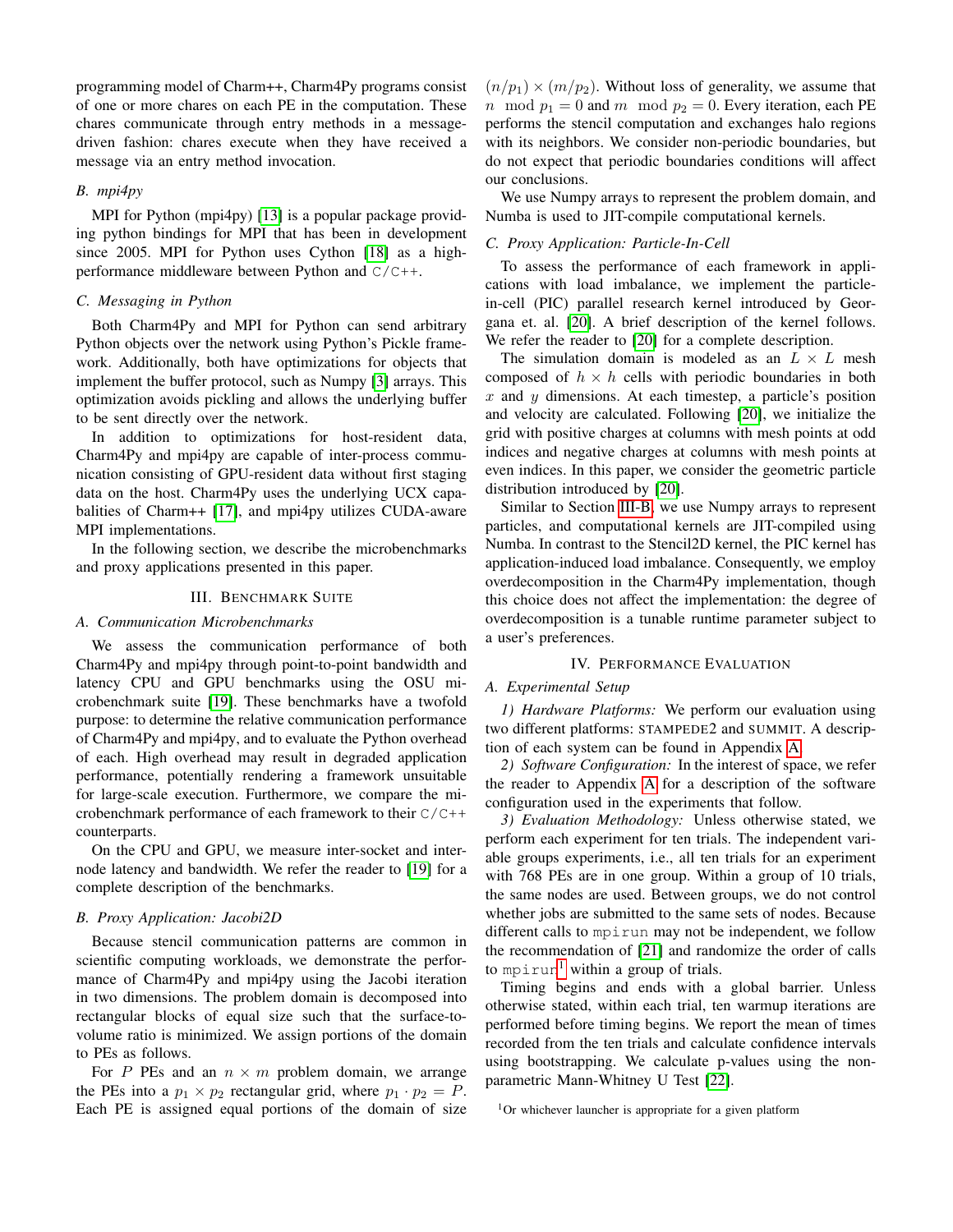<span id="page-2-0"></span>

Fig. 1: Intra-node (inter-socket) and inter-node bandwidth (a), (c) and latency (b), (d) for Charm++, Charm4Py, MPI, and mpi4py. Message sizes range from 16 bytes to 4 MiB. In (c), the horizontal line marks the reported bandwidth of STAMPEDE2's interconnection network, 12.5 GB/s.

#### <span id="page-2-3"></span>*B. Communication Microbenchmarks*

In the microbenchmark experiments that follow, within a trial, 1000 iterations are performed for messages less than 8192 bytes; for messages 8192 bytes or larger, we perform 100 trials. In the latency experiments, we performed 60 warmup iterations; we observed that ten warmup iterations were sufficient for the bandwidth experiments. On SUMMIT, we found that setting the rendezvous threshold UCX uses to 131072 bytes yields the best performance for intra-node messages; for inter-node messages, we find that setting the threshold to 8192 bytes provides the best performance.

In Figure [1,](#page-2-0) the results for CPU-only inter-socket and internode bandwidth (a), (c), and latency (b), (d) respectively, are shown. Because the purpose of this benchmark is to evaluate the overhead Charm4Py and mpi4py induce on the reference frameworks, we disable the use of RDMA in Charm++. This is because Charm4Py does not currently support RDMA for hostresident messages. Instead, message marshaling is used, where RDMA would generally be recommended in this benchmark.

From the intra-node data, we make the following observations. First, the Python layer of mpi4py is lightweight, resulting in little overhead on top of MPI. MPI for Python has  $5\%$  lower<sup>[2](#page-2-1)</sup> to  $86\%$  higher latency than MPI (Figure [1\(](#page-2-0)b)). On the other hand, the Python layer of Charm4Py is heavy: we observe that Charm4Py has  $37-311\%$  higher latency than Charm++. This is because Charm4Py performs tasks such as chare management in Python, requiring multiple Python function calls and data accesses for each message, whereas mpi4py

<span id="page-2-2"></span>

Fig. 2: Intra-node bandwidth (GB/s) and latency  $(\mu s)$  (a), (b) and inter-node bandwidth (MB/s) and latency  $(\mu s)$  (c), (d) for GPU-resident data on SUMMIT. In (a), the black horizontal line is at 50 GB/s: the reported bandwidth of the NVLink connection between GPUs within a node. In (c) the horizontal black line is at 12.5GB/s, the stated bandwidth of the interconnection network of SUMMIT.

has a lightweight Python layer. We note that this comparison overestimates mpi4py overhead relative to Charm4Py: it is harder to impose less overhead over a faster baseline. Second, the MPI-based frameworks exhibit much greater bandwidth than the Charm-based frameworks (Figure [1\(](#page-2-0)a)). Recall from Appendix [A](#page-6-0) that Charm++ is built upon MPI on STAMPEDE2. Nevertheless, Charm++ achieves 25% of the bandwidth peak of MPI. This is because of the host-staging that the Charm frameworks perform, requiring additional copies.

Inter-node bandwidth and latency are shown in Figure [1\(](#page-2-0)c), (d), where we see a similar pattern to that observed within a node: the additional copies performed preclude Charm4Py from achieving peak bandwidth; both MPI and mpi4py saturate the node injection bandwidth.

In Figure [2,](#page-2-2) the intra-node bandwidth and latency are shown in (a) and (b), and the inter-node bandwidth and latency are shown in (c), (d). Recall from Section [II-C](#page-1-4) that all frameworks use GPU-direct for messages containing GPUresident data. Contrasting CPU messages, mpi4py imposes substantial overhead over the raw MPI calls. We observe that mpi4py latency is between 24% and 851% higher than MPI; for Charm4Py we see latency between 38% and 570% higher than Charm++. This is because both Charm4Py and mpi4py must extract metadata for the underlying device buffer from the host abstraction for CUDA data. This metadata lookup involves accessing a Python dictionary and several attribute lookups.

In the bandwidth figures, we see that MPI has substantially higher bandwidth than all other frameworks. However, we find

<span id="page-2-1"></span><sup>&</sup>lt;sup>2</sup>We found that when mpi4py outperformed MPI the result was insignificant  $(p > 0.01)$ .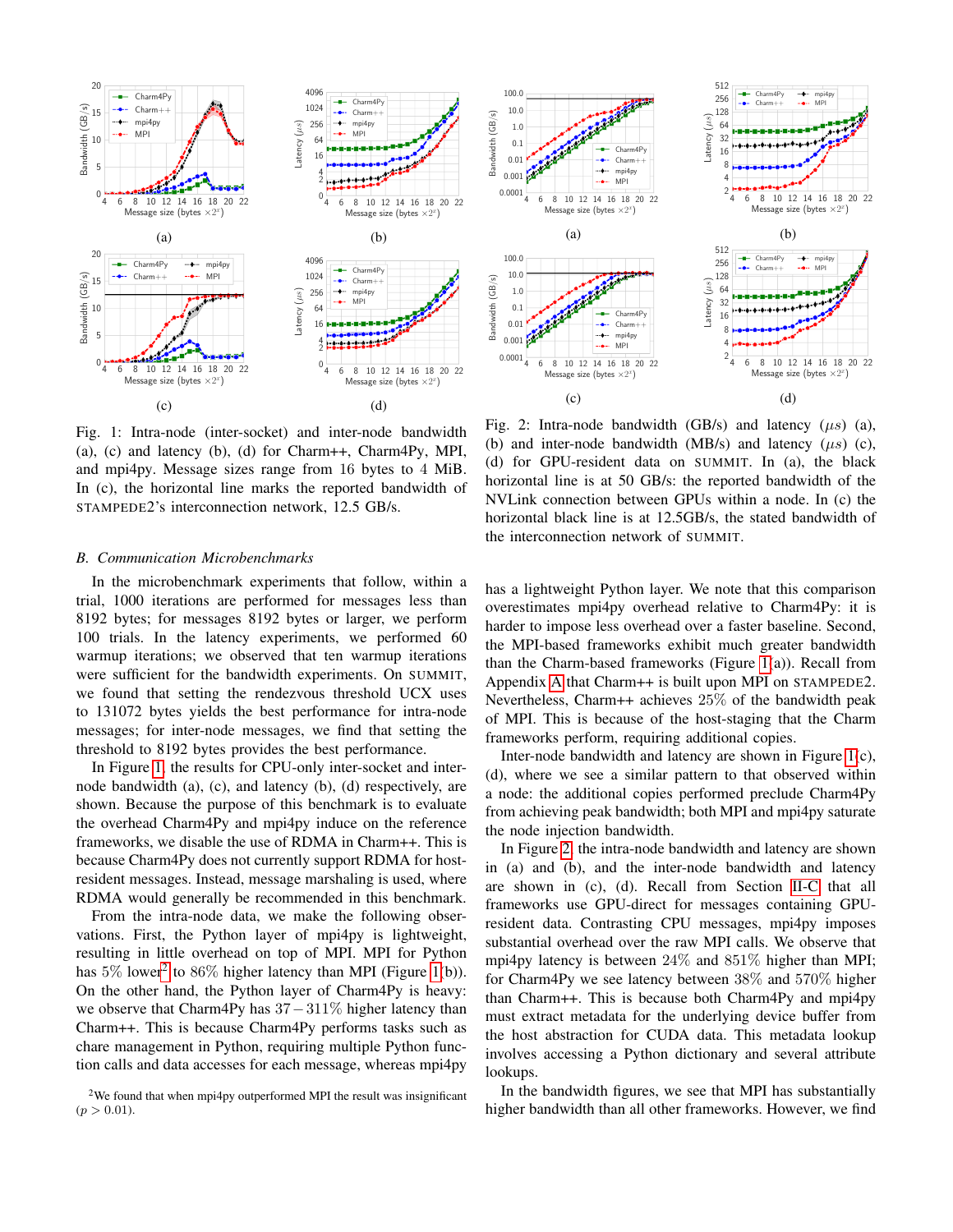<span id="page-3-0"></span>

Fig. 3: Time per timestep (in ms) vs. the number of PEs used for Stencil2D onSTAMPEDE2. Results are for strong-scaling. In (a), we show results for PE counts between 6 and 192 (1-4 nodes); in (b), results are shown for PE counts between 384 and 6144 (8-128 nodes). Error bars designate the 99% CI of the mean for computation time and communication time in blue and red, respectively.

that for both intra-node messages Figure [2\(](#page-2-2)a) and inter-node messages Figure [2\(](#page-2-2)b), all frameworks eventually saturate the bandwidth of the link being used.

*1) Stencil2D:* In Figure [3,](#page-3-0) we see the strong-scaling results for the CPU implementation of the Stencil2D proxy application. The problem domain is  $24576 \times 24576$ . Recall that each node of STAMPEDE2 has 48 total cores, 24 per socket. We find that below 768 PEs, the differences between Charm4Py and mpi4py are insignificant ( $p > 0.01$ ). However, beyond 768 PEs, the Charm4Py implementation suffers. Specifically, we can see that the communication performance observed in Section [IV-B](#page-2-3) results in degraded communication performance for Charm4Py, limiting scalability.

In Figure [4,](#page-3-1) weak scaling results for the Stencil2D application are shown. To weak scale the problem, we begin with a domain of  $6144 \times 6144$ . We first double the domain in the x-dimension and then the y-dimension. We observe that both implementations weak scale well from 48-3072 cores. We are investigating the increase in time between 24 and 48 PEs, though we suspect resource contention as the simulation grows from utilizing one to two sockets.

Figure [5](#page-3-2) shows the strong-scaling performance of the GPU implementation of Stencil2D. In this experiment, the domain is  $73728 \times 73728$ , approximately the largest domain size that fits in the available 96GiB of device memory on one node. Consistent with the microbenchmark results in Section [IV,](#page-1-1) we find that Charm4Py and mpi4py perform similarly. Indeed, no significant difference in their performance is observed.

In Figure [6,](#page-4-5) we observe the weak scaling performance of Charm4Py and mpi4py. The beginning problem domain is  $73728 \times 73728$ . We scale first in the x-dimension and then in the y-dimension. This figure shows that both implementations weak-scale well (parallel efficiency  $E \approx 1$ ) and exhibit similar communication performance characteristics.

*2) Particle-In-Cell:* To evaluate the performance of Charm4Py and mpi4py in the PIC kernel, we use a grid of size  $2998 \times 2998$  with 600,000 particles. The simulation is

<span id="page-3-1"></span>

Fig. 4: Time per timestep (ms) vs. the number of PEs used in the Stencil2D proxy application weak-scaled on STAMPEDE2.

<span id="page-3-2"></span>

Fig. 5: Time per timestep (in ms) vs. the number of nodes used in the Stencil2D proxy application on strong-scaled SUMMIT. In (a), we show results for small node counts (6-48 GPUs); (b) contains results at larger node counts (72-768 GPUs). Each node is equipped with 6 GPUs. The 99% CI of the mean for computation and communication are outlined in the error bows in blue and red, respectively.

run for 1000 iterations. Following Georganas et.al. [\[20\]](#page-5-16), we use an exponential distribution of particles with  $r = 0.999$ , and  $k = 0$ . We find that Charm4Py performs best with an overdecomposition factor (ODF) of 8 chares per PE, and that performance is best when load balancing is performed every 80 iterations.

The results of the simulation are shown in Figure [7.](#page-4-6) We find that without overdecomposition or load balancing, Charm4Py is out-performed by mpi4py up to 96 PEs. The simulation features a high communication volume with few processors, as many particles migrate from one PE to another. However, we see that overdecomposition makes a substantial impact on Charm4Py performance. This is because overdecomposition results in a different assignment of chares to processors, yielding a more balanced computation. Explicit load balancing improves Charm4Py performance even further: a speedup up to  $2.6\times$  is observed over mpi4py. At large PE counts, the cost of migrating chares to balance load is high, as chares have to be serialized and deserialized using expensive pickling operations. We are investigating methods to reduce the cost of chare migration in Charm4Py.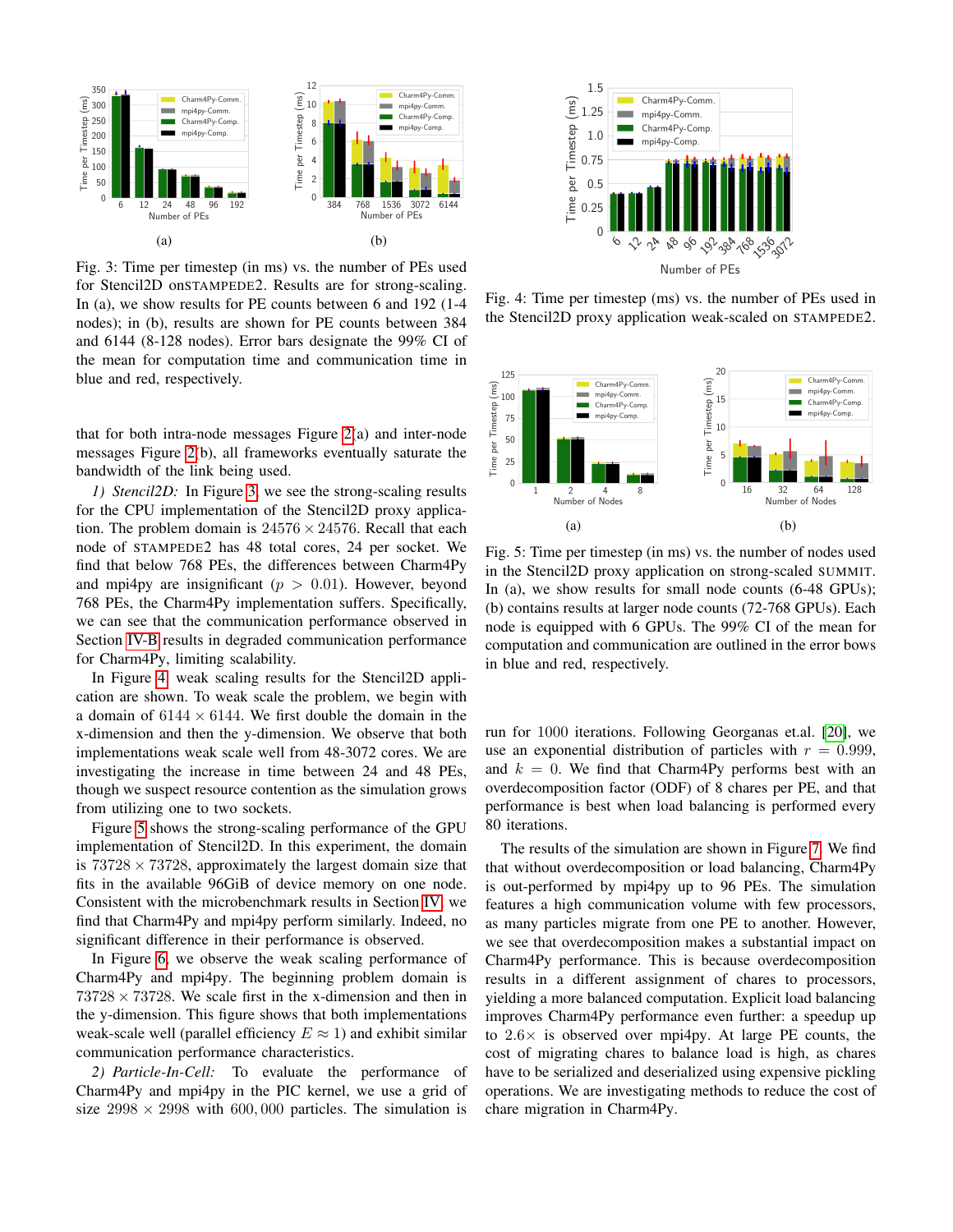<span id="page-4-5"></span>

Fig. 6: Time per timestep (in ms) vs. the number of nodes used in the simulation for weak scaling performance data for Stencil2D on SUMMIT.

<span id="page-4-6"></span>

Fig. 7: Time per timestep (in milliseconds) vs. the number of PEs used for Charm4Py and mpi4py for the particle-in-cell research kernel executed onSTAMPEDE2. Charm4Py is shown with overdecomposition only (O) and overdecomposition and load balancing (O, LB). Shaded areas outline the 99% CI of the mean.

#### V. RELATED WORK

<span id="page-4-3"></span>A substantial body of work comparing parallel programming models exists. In [\[23\]](#page-5-19) the LULESH mini-app is used to investigate the performance and productivity aspects of parallel programming models. They consider only the LULESH miniapp, and Python is not considered. Slaughter et al. [\[24\]](#page-5-20) present Task Bench, a parameterized benchmarking platform for programming models. In their evaluation, they only have coverage of Dask in the Python programming model space. The parallel research kernels [\[25\]](#page-5-21) are a project that covers many different kernels in many different programming models. However, these kernels lack Python coverage. NPBench [\[26\]](#page-5-22) is a benchmarking suite for Numpy implementations, but they do not consider distributed computing.

## VI. CONCLUSION

<span id="page-4-4"></span>With increasing heterogeneity in current and future largescale systems, Python's productivity and performance portability make it attractive to scientists and practitioners. In this paper, we have conducted a comprehensive performance analysis of Charm4Py and mpi4py using a set of microbenchmarks and representative mini-apps. We found that in CPU- based applications with uniform load balance between PEs that both Charm4Py and mpi4py perform comparably when the granularity of tasks is large; at smaller task granularities, the poor communication performance of Charm4Py dominates, and strong-scaling performance is limited. Work to add the RDMA support of Charm++ to Charm4Py is required to bring the communication performance of Charm4Py to the level observed in mpi4py. Following this implementation, we anticipate comparable CPU-based communication performance between Charm4Py and mpi4py, as we observed in our GPU performance results. In applications with load imbalance between processing elements, we find that Charm4Py makes effective use of the load-balancing capabilities of Charm++, yielding speedup up to  $2.6 \times$  over mpi4py.

Future work includes considering a broader set of frameworks and benchmarks to model workloads found in big data analytics and machine learning.

#### ACKNOWLEDGEMENT

This material is based in part upon work supported by the Department of Energy, National Nuclear Security Administration, under Award Number *DE-NA0003963*.

This work used the Extreme Science and Engineering Discovery Environment (XSEDE), which is supported by National Science Foundation grant number *ACI-1548562*.

The authors acknowledge the Texas Advanced Computing Center (TACC) at The University of Texas at Austin for providing HPC resources that have contributed to the research results reported within this paper.

This research used resources of the Oak Ridge Leadership Computing Facility, which is a DOE Office of Science User Facility supported under Contract *DE-AC05-00OR22725*.

#### **REFERENCES**

- <span id="page-4-0"></span>[1] H. C. Edwards and C. R. Trott, "Kokkos: Enabling performance portability across manycore architectures," in *2013 Extreme Scaling Workshop (xsw 2013)*, 2013, pp. 18–24. DOI: [10.1109/XSW.2013.7.](https://doi.org/10.1109/XSW.2013.7)
- <span id="page-4-1"></span>[2] D. A. Beckingsale, J. Burmark, R. Hornung, H. Jones, W. Killian, A. J. Kunen, O. Pearce, P. Robinson, B. S. Ryujin, and T. R. Scogland, "Raja: Portable performance for large-scale scientific applications," in *2019 IEEE/ACM International Workshop on Performance, Portability and Productivity in HPC (P3HPC)*, 2019, pp. 71–81.
- <span id="page-4-2"></span>[3] C. R. Harris, K. J. Millman, S. J. van der Walt, R. Gommers, P. Virtanen, D. Cournapeau, E. Wieser, J. Taylor, S. Berg, N. J. Smith, R. Kern, M. Picus, S. Hoyer, M. H. van Kerkwijk, M. Brett, A. Haldane, J. F. del Río, M. Wiebe, P. Peterson, P. Gérard-Marchant, K. Sheppard, T. Reddy, W. Weckesser, H. Abbasi, C. Gohlke, and T. E. Oliphant, "Array programming with NumPy," *Nature*, vol. 585, no. 7825, pp. 357–362, 7825 Sep. 2020.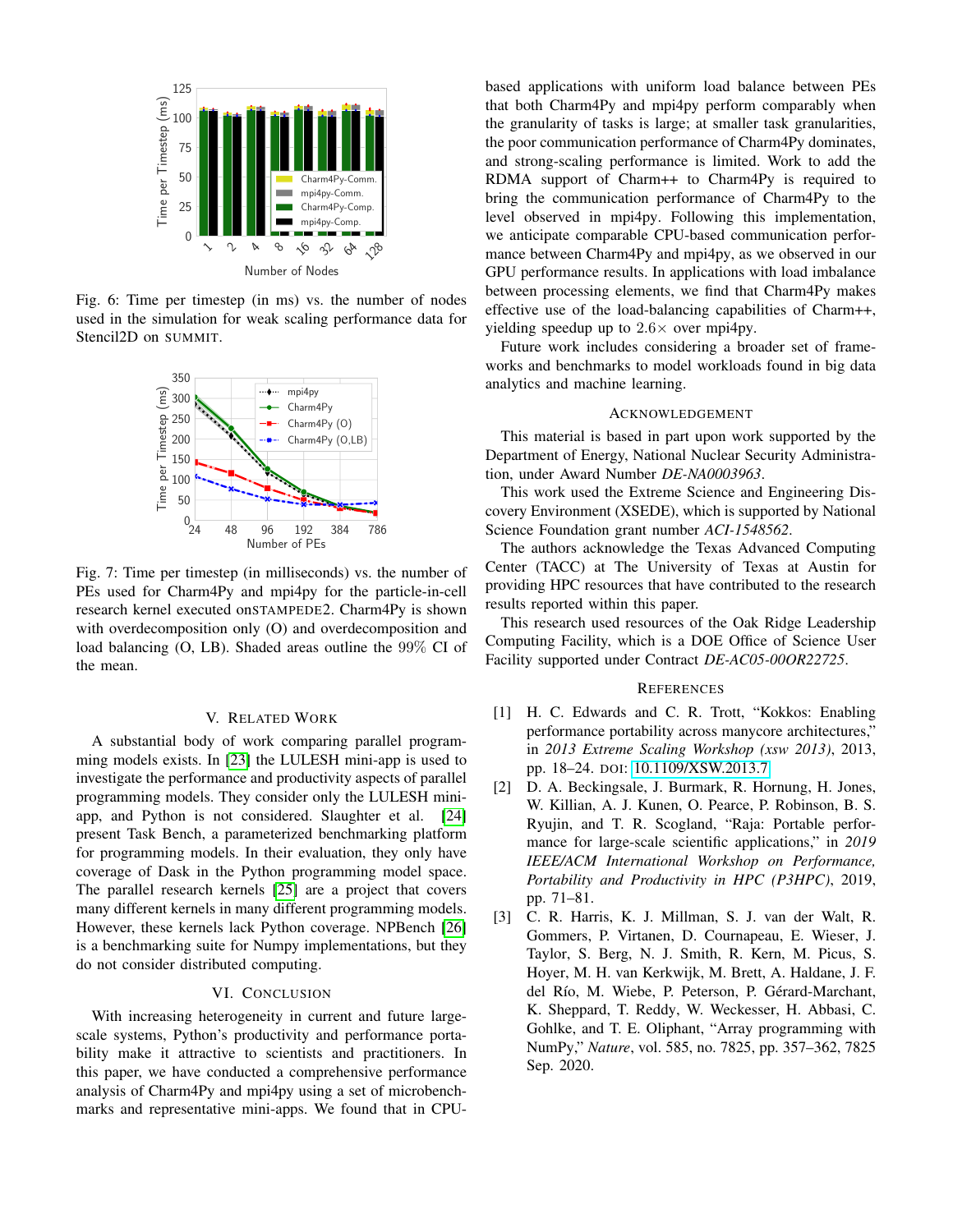- <span id="page-5-0"></span>[4] R. Okuta, Y. Unno, D. Nishino, S. Hido, and C. Loomis, "Cupy: A numpy-compatible library for nvidia gpu calculations," in *Proceedings of Workshop on Machine Learning Systems (LearningSys)*, 2017. [Online]. Available: [http : / / learningsys . org / nips17 / assets / papers /](http://learningsys.org/nips17/assets/papers/paper_16.pdf) paper\_[16.pdf.](http://learningsys.org/nips17/assets/papers/paper_16.pdf)
- <span id="page-5-1"></span>[5] A. Klöckner, N. Pinto, Y. Lee, B. Catanzaro, P. Ivanov, and A. Fasih, "Pycuda and pyopencl: A scripting-based approach to gpu run-time code generation," *Parallel Comput.*, vol. 38, no. 3, pp. 157–174, Mar. 2012.
- <span id="page-5-2"></span>[6] N. A. Awar, S. Zhu, G. Biros, and M. Gligoric, "A Performance Portability Framework for Python," p. 12, 2021.
- <span id="page-5-3"></span>[7] S. K. Lam, A. Pitrou, and S. Seibert, "Numba: A llvm-based python jit compiler," in *Proceedings of the Second Workshop on the LLVM Compiler Infrastructure in HPC*, ser. LLVM '15, Austin, Texas, 2015. DOI: [10.](https://doi.org/10.1145/2833157.2833162) [1145/2833157.2833162.](https://doi.org/10.1145/2833157.2833162)
- <span id="page-5-4"></span>[8] S. Guelton, P. Brunet, M. Amini, A. Merlini, X. Corbillon, and A. Raynaud, "Pythran: Enabling static optimization of scientific python programs," *Computational Science & Discovery*, vol. 8, no. 1, p. 014 001, Mar. 2015.
- <span id="page-5-5"></span>[9] A. N. Ziogas, T. Schneider, T. Ben-Nun, A. Calotoiu, T. De Matteis, J. d. F. Licht, L. Lavarini, and T. Hoefler. (Jul. 1, 2021). "Productivity, Portability, Performance: Data-Centric Python."
- <span id="page-5-6"></span>[10] J. J. Galvez, K. Senthil, and L. Kale, "CharmPy: A Python Parallel Programming Model," in *2018 IEEE International Conference on Cluster Computing (CLUS-TER)*, Sep. 2018.
- <span id="page-5-7"></span>[11] M. Rocklin, "Dask: Parallel Computation with Blocked algorithms and Task Scheduling," presented at the Python in Science Conference, Austin, Texas, 2015, pp. 126–132.
- <span id="page-5-8"></span>[12] M. Bauer and M. Garland, "Legate NumPy: Accelerated and distributed array computing," in *Proceedings of the International Conference for High Performance Computing, Networking, Storage and Analysis*, Denver Colorado: ACM, Nov. 17, 2019, pp. 1–23.
- <span id="page-5-9"></span>[13] L. Dalcin and Y.-L. L. Fang, "Mpi4py: Status update after 12 years of development," *Computing in Science Engineering*, vol. 23, no. 4, pp. 47–54, 2021. DOI: [10.](https://doi.org/10.1109/MCSE.2021.3083216) [1109/MCSE.2021.3083216.](https://doi.org/10.1109/MCSE.2021.3083216)
- <span id="page-5-10"></span>[14] P. Moritz, R. Nishihara, S. Wang, A. Tumanov, R. Liaw, E. Liang, M. Elibol, Z. Yang, W. Paul, M. I. Jordan, and I. Stoica. (Sep. 29, 2018). "Ray: A Distributed Framework for Emerging AI Applications."
- <span id="page-5-11"></span>[15] J. J. Galvez, K. Senthil, and L. Kale, "Charmpy: A python parallel programming model," in *2018 IEEE International Conference on Cluster Computing (CLUS-TER)*, 2018, pp. 423–433. DOI: [10. 1109/CLUSTER.](https://doi.org/10.1109/CLUSTER.2018.00059) [2018.00059.](https://doi.org/10.1109/CLUSTER.2018.00059)
- <span id="page-5-12"></span>[16] B. Acun, A. Gupta, N. Jain, A. Langer, H. Menon, E. Mikida, X. Ni, M. Robson, Y. Sun, E. Totoni, L. Wesolowski, and L. Kale, "Parallel programming

with migratable objects: Charm++ in practice," in *SC '14: Proceedings of the International Conference for High Performance Computing, Networking, Storage and Analysis*, 2014, pp. 647–658.

- <span id="page-5-13"></span>[17] J. Choi, Z. Fink, S. White, N. Bhat, D. F. Richards, and L. V. Kale, "Gpu-aware communication with ucx in parallel programming models: Charm++, mpi, and python," in *2021 IEEE International Parallel and Distributed Processing Symposium Workshops (IPDPSW)*, Los Alamitos, CA, USA, Jun. 2021, pp. 479–488.
- <span id="page-5-14"></span>[18] S. Behnel, R. Bradshaw, C. Citro, L. Dalcin, D. S. Seljebotn, and K. Smith, "Cython: The best of both worlds," *Computing in Science Engineering*, vol. 13, no. 2, pp. 31–39, 2011.
- <span id="page-5-15"></span>[19] D. Bureddy, H. Wang, A. Venkatesh, S. Potluri, and D. K. Panda, "OMB-GPU: A Micro-Benchmark Suite for Evaluating MPI Libraries on GPU Clusters," in *Recent Advances in the Message Passing Interface*, ser. Lecture Notes in Computer Science, vol. 7490, 2012, pp. 110–120.
- <span id="page-5-16"></span>[20] E. Georganas, R. F. Van Der Wijngaart, and T. G. Mattson, "Design and Implementation of a Parallel Research Kernel for Assessing Dynamic Load-Balancing Capabilities," in *2016 IEEE International Parallel and Distributed Processing Symposium (IPDPS)*, May 2016, pp. 73–82.
- <span id="page-5-17"></span>[21] S. Hunold and A. Carpen-Amarie, "Reproducible mpi benchmarking is still not as easy as you think," *IEEE Transactions on Parallel and Distributed Systems*, vol. 27, no. 12, pp. 3617–3630, 2016.
- <span id="page-5-18"></span>[22] H. B. Mann and D. R. Whitney, "On a Test of Whether one of Two Random Variables is Stochastically Larger than the Other," *The Annals of Mathematical Statistics*, vol. 18, no. 1, pp. 50–60, 1947.
- <span id="page-5-19"></span>[23] I. Karlin, A. Bhatele, J. Keasler, B. L. Chamberlain, J. Cohen, Z. Devito, R. Haque, D. Laney, E. Luke, F. Wang, D. Richards, M. Schulz, and C. H. Still, "Exploring traditional and emerging parallel programming models using a proxy application," in *IPDPS 2013*, 2013, pp. 919–932.
- <span id="page-5-20"></span>[24] E. Slaughter, W. Wu, Y. Fu, L. Brandenburg, N. Garcia, W. Kautz, E. Marx, K. S. Morris, Q. Cao, G. Bosilca, S. Mirchandaney, W. Lee, S. Treichler, P. McCormick, and A. Aiken, "Task bench: A parameterized benchmark for evaluating parallel runtime performance," in *SC20*. IEEE Press, 2020.
- <span id="page-5-21"></span>[25] R. F. Van der Wijngaart and T. G. Mattson, "The parallel research kernels," in *2014 IEEE High Performance Extreme Computing Conference (HPEC)*, 2014, pp. 1–6.
- <span id="page-5-22"></span>[26] A. N. Ziogas, T. Ben-Nun, T. Schneider, and T. Hoefler, "NPBench: A benchmarking suite for high-performance NumPy," in *Proceedings of the ACM International Conference on Supercomputing*, ACM, Jun. 3, 2021, pp. 63–74.